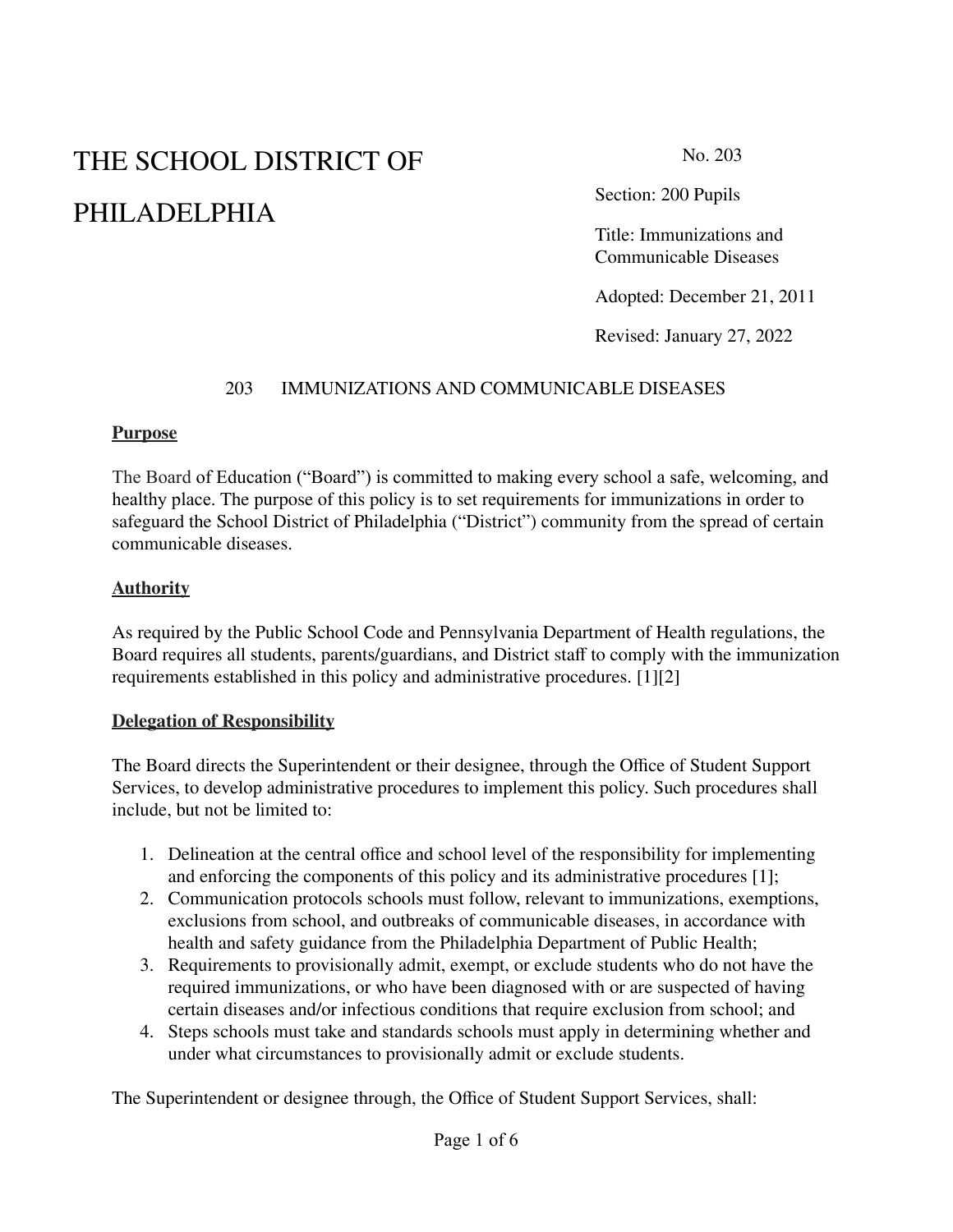- 1. Annually, or whenever necessary, review state and municipal standards for immunization and direct the responsible central office or school personnel to implement any changes accordingly.
- 2. Investigate and implement District-sponsored programs of immunization that may be warranted to safeguard the health of the school community. Such programs may be conducted in cooperation with local health agencies.
- 3. Track and monitor school nurse compliance with reporting immunization data for the School Immunization Law Report to the Pennsylvania Department of Health annually. [3]

# **Mandatory Regulatory Procedures**

# Immunization

All students shall be immunized against specific diseases in accordance with state and municipal law and regulations, unless specifically exempt or provisionally admitted in accordance with the administrative procedures to this policy. [1][2][4][5][6][7][8][9]

Students attending child care group settings located in a school, a pre-kindergarten program, or an early intervention program operated by the District shall be immunized in accordance with applicable federal and state laws and regulations. Students in District-run Head Start and pre-kindergarten programs must provide proof of immunization within 60 days of enrollment. [5][10][11]

# Exemptions from Immunization Requirements

Students may be exempt from immunization requirements, in accordance with state law and regulations, as outlined in the administrative procedures to this policy. [1][7]

The Secretary of the Pennsylvania Department of Health may also issue a temporary waiver of immunization requirements in the following circumstances:

- The Centers for Disease Control and Prevention, United States Department of Health and Human Services, recognizes a nationwide shortage of supply for a particular vaccine; or
- In the event of a disaster impacting the ability of children transferring into a school to provide immunization records. [4]

# Provisional Admission

# *Exemptions*

If permitted by law or regulation, a student shall be exempt from immunization requirements whose parent/guardian objects in writing to such immunization on religious grounds, or on strong moral or philosophical grounds that rise to the level of religious belief, or whose physician certifies in writing that the student's current medical condition contraindicates immunization. [1][5][6][7]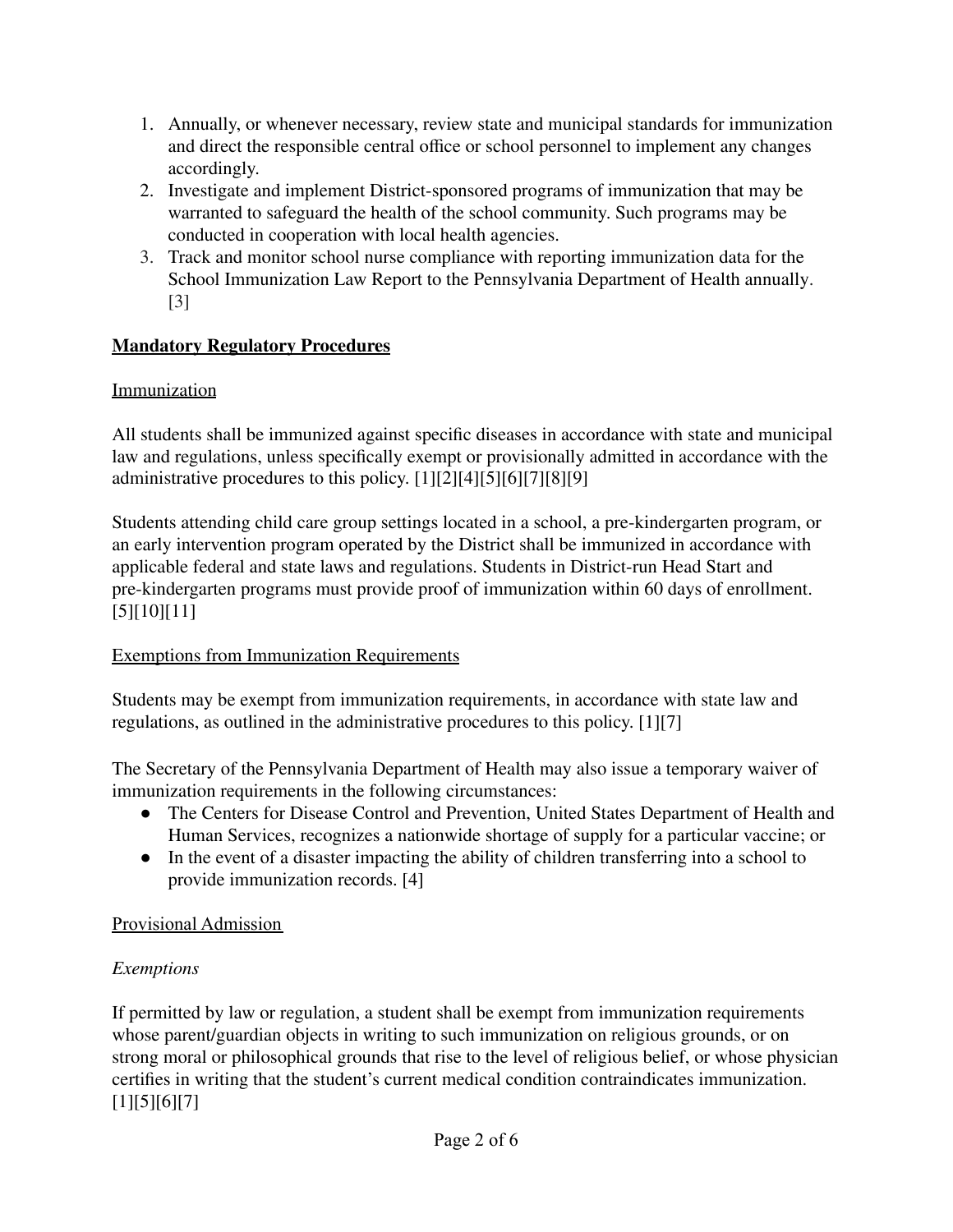## *Students Experiencing Homelessness*

Students experiencing homelessness who have not been immunized or are unable to provide immunization records due to homelessness shall be admitted in accordance with the provisions of applicable laws and regulations. [12] *Students in Foster Care*

Students in foster care shall be admitted in accordance with law and regulations and have thirty (30) days from the first day of attendance at a school in the District to provide proof of immunization compliance, to provide a medical certificate detailing the plan to complete a multiple dose vaccine services, or to satisfy the requirements for an exemption. [13]

## *Transferring Students*

Students transferring into the District have thirty (30) days from the day of enrollment in the District to provide proof of immunization compliance, to provide a medical certificate detailing the plan to complete a multiple dose vaccine series, or to satisfy the requirements for an exemption.

## Nonimmunized Children

Students who are missing one or more doses of a vaccine required for attendance at school shall not be permitted to attend District schools unless an exemption applies or the student is provisionally admitted. [4][14][15]

The District may exclude from school any student who is not properly immunized during an outbreak of a communicable disease against which the student has not been immunized regardless of an otherwise applicable exemption.

## Communicable Diseases

Students who have been diagnosed with or are suspected by their physician of having certain diseases and/or infectious conditions shall be excluded from school for the period indicated by the Pennsylvania Department of Health and Philadelphia Department of Public Health for specified diseases. [11][16][17][18]

Parents/Guardians shall be notified of this policy at the beginning of the school year, and that during the school year it may be necessary for a student to be excluded from school due to communicable disease.

Parents/Guardians of a student needing to be excluded shall be notified and required to come to school or have a designated emergency contact come to school to transport the student home or to an appropriate place of care. Students may return to school when the criteria for readmission following a communicable disease, as set forth in law, regulations, or guidance from the state or the Philadelphia Department of Public Health, have been met. [19][20][21]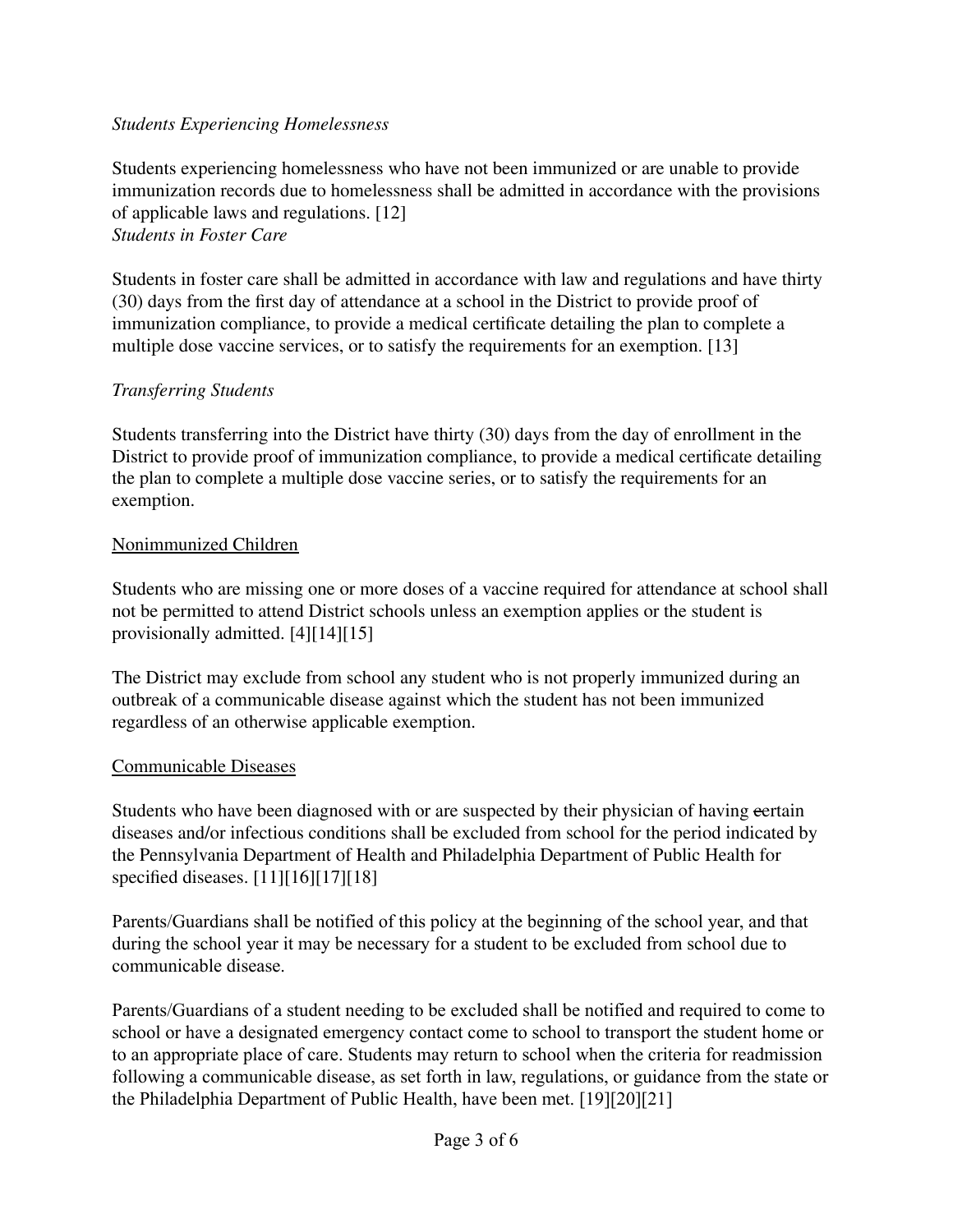The Board directs school staff to request emergency contact information from parents/guardians of students at the beginning of each school year and request that it be updated as necessary during the school year.

The Office of Student Health Services shall report the presence of suspected communicable diseases to the Philadelphia Department of Public Health, as required by the Pennsylvania Department of Health and Philadelphia Department of Public Health. [19][20][21][22]

The Superintendent or designee shall direct that health guidelines and universal precautions designed to minimize the transmission of communicable diseases be implemented in District schools.

Instruction regarding prevention of communicable and life-threatening diseases shall be provided by the schools in the educational program for all levels, in accordance with state regulations. [23]

Parents/Guardians shall be informed and provided opportunities during school hours to review all curriculum materials used in instruction relative to communicable and life-threatening diseases, in accordance with Board Policy. [23][24][25]

# Health Records

The school shall maintain a certificate of immunization as part of the health record for each student, as required by the Pennsylvania Department of Health and in accordance with District policies. [4]

A comprehensive health record shall be maintained in the Student Information System for each student enrolled in the District. The record shall include the results of required tests, measurements, screenings, regular and special examinations, and medical questionnaires. [26][27]

All health records shall be confidential, and their contents shall be divulged only when necessary for the health of the student or to a physician at the written request of the parent/guardian. [23] The District may disclose information from health records to appropriate parties in connection with an emergency when necessary to protect the health or safety of the student or other individuals, in accordance with applicable law and Board policy. [28][29][30][31][32][33][34]

Student health records shall be retained for at least the minimum of two years or what is required by law and in accordance with Board policy. [28][35]

## Communications about Requirements and Resources

The Superintendent or designee, through the Office of Student Support Services, shall inform parents/guardians prior to a student's enrollment and as needed after a student's enrollment of the following: [1][4][5][6][7][14][15]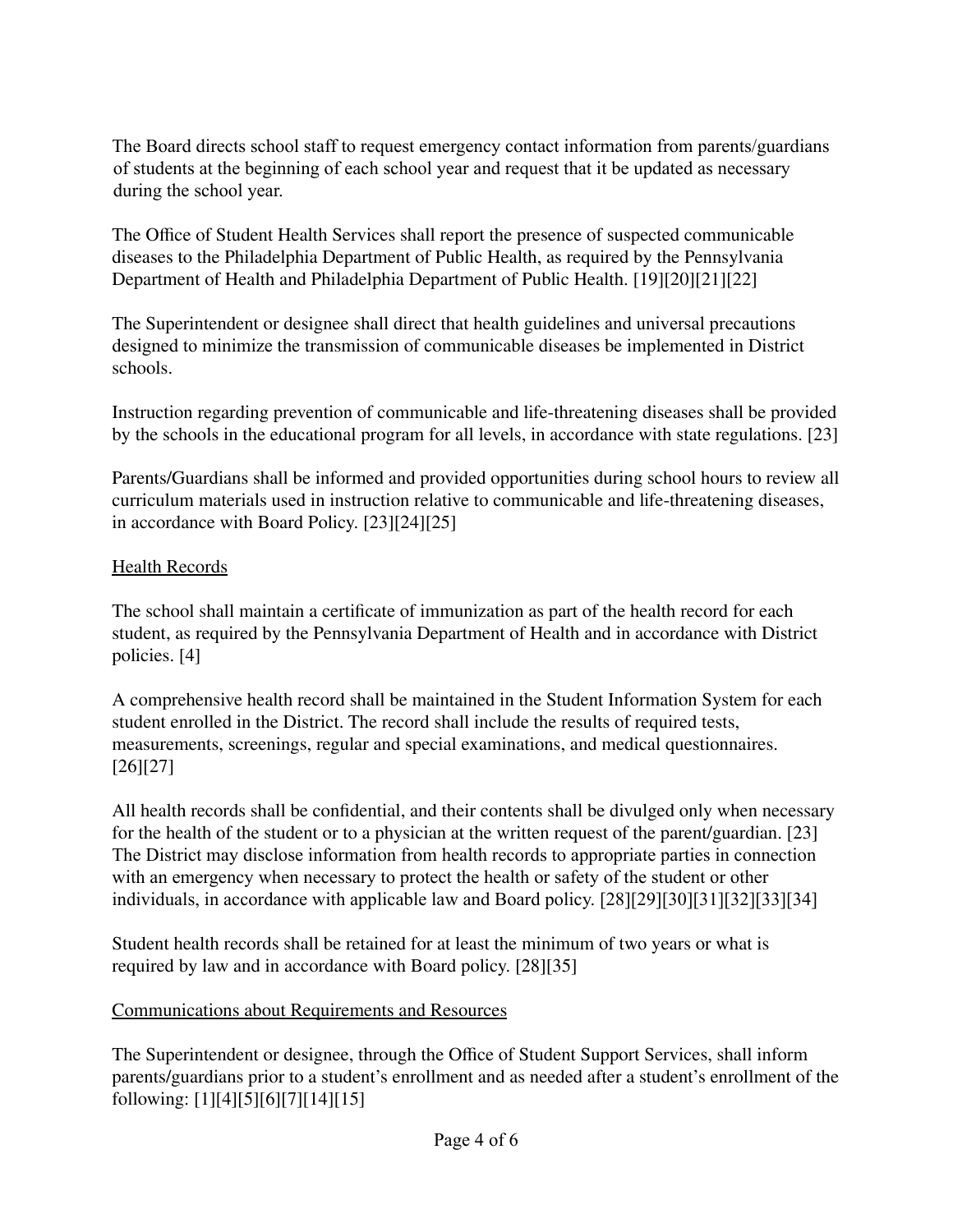- The requirements for immunization;
- The acceptable proof of immunization;
- Available exemptions and means by which such exemptions may be claimed;
- Resources available in the community to assist with immunizations; and
- Potential consequences for failure to comply with immunization requirements.

## **Legal References:**

- 1. 24 P.S. § [1303a](https://www.legis.state.pa.us/cfdocs/legis/LI/uconsCheck.cfm?txtType=HTM&yr=1949&sessInd=0&smthLwInd=0&act=14&chpt=13&sctn=3&subsctn=0)
- 2. 28 PA Code § [23.81](http://www.pacodeandbulletin.gov/Display/pacode?file=/secure/pacode/data/028/chapter23/subchapCtoc.html&d=reduce) et seq.
- 3. 28 Pa. Code § [23.86](http://www.pacodeandbulletin.gov/Display/pacode?file=/secure/pacode/data/028/chapter23/s23.86.html&d=reduce)
- 4. 28 PA Code § [23.85](http://www.pacodeandbulletin.gov/Display/pacode?file=/secure/pacode/data/028/chapter23/chap23toc.html&d=reduce#23.85.)
- 5. 28 Pa. Code § [23.83](http://www.pacodeandbulletin.gov/Display/pacode?file=/secure/pacode/data/028/chapter23/s23.83.html&d=reduce)
- 6. 22 Pa. Code § [11.20](http://www.pacodeandbulletin.gov/Display/pacode?file=/secure/pacode/data/022/chapter11/s11.20.html&d=reduce)
- 7. 28 Pa. Code § [23.84](http://www.pacodeandbulletin.gov/Display/pacode?file=/secure/pacode/data/028/chapter23/s23.84.html&d=reduce)
- 8. School [Immunization](https://www.philasd.org/studenthealth/immunizations/) Information
- 9. Philadelphia Code of Ordinance Title 6, [Sections 6-210](https://codelibrary.amlegal.com/codes/philadelphia/latest/philadelphia_pa/0-0-0-190352)
- 10. 28 Pa. Code § [27.77](http://www.pacodeandbulletin.gov/Display/pacode?file=/secure/pacode/data/028/chapter27/chap27toc.html&d=reduce#27.77.)
- 11. 28 Pa. Code § [27.71](http://www.pacodeandbulletin.gov/Display/pacode?file=/secure/pacode/data/028/chapter27/chap27toc.html&d=reduce#27.71.)
- 12. [Policy](https://www.philasd.org/schoolboard/policies/) 251 Students Experiencing Homelessness
- 13. [Policy](https://www.philasd.org/schoolboard/policies/) 255 Educational Stability for Students in Foster Care
- 14. [Policy](https://www.philasd.org/schoolboard/policies/) 200 Enrollment of Students
- 15. [Policy](https://www.philasd.org/schoolboard/policies/) 201 Admission of Students
- 16. 28 Pa. Code § [27.72](http://www.pacodeandbulletin.gov/Display/pacode?file=/secure/pacode/data/028/chapter27/chap27toc.html&d=reduce)
- 17. [Policy](https://www.philasd.org/schoolboard/policies/) 204 Attendance
- 18. Philadelphia Code of Ordinance Title 6, [Sections 6-204](https://codelibrary.amlegal.com/codes/philadelphia/latest/philadelphia_pa/0-0-0-190326)
- 19. 28 Pa. [Code](http://www.pacodeandbulletin.gov/Display/pacode?file=/secure/pacode/data/028/chapter27/chap27toc.html&d=reduce#27.1.) § 27.1
- 20. 28 Pa. [Code](http://www.pacodeandbulletin.gov/Display/pacode?file=/secure/pacode/data/028/chapter27/chap27toc.html&d=reduce#27.2.) § 27.2
- 21. 28 Pa. Code § [27.23](http://www.pacodeandbulletin.gov/Display/pacode?file=/secure/pacode/data/028/chapter27/chap27toc.html&d=reduce#27.23.)
- 22. 28 Pa. Code § [27.21a](http://www.pacodeandbulletin.gov/Display/pacode?file=/secure/pacode/data/028/chapter27/chap27toc.html&d=reduce#27.21a.)
- 23. 22 Pa [Code](http://www.pacodeandbulletin.gov/Display/pacode?file=/secure/pacode/data/022/chapter4/s4.29.html&d=reduce) § 4.29
- 24. 22 Pa. [Code](http://www.pacodeandbulletin.gov/Display/pacode?file=/secure/pacode/data/022/chapter4/s4.4.html&d=reduce) § 4.4
- 25. [Policy](https://www.philasd.org/schoolboard/policies/) 105.1 Curriculum Review by Parents/Guardians and Students
- 26. 24 P.S. § [14-1402](https://www.legis.state.pa.us/cfdocs/legis/LI/uconsCheck.cfm?txtType=HTM&yr=1949&sessInd=0&smthLwInd=0&act=14&chpt=14&sctn=2&subsctn=0)
- 27. [Policy](https://www.philasd.org/schoolboard/policies/) 209 Health Examinations/Screenings
- 28. 24 P.S. § [14-1409](https://www.legis.state.pa.us/cfdocs/legis/LI/uconsCheck.cfm?txtType=HTM&yr=1949&sessInd=0&smthLwInd=0&act=14&chpt=14&sctn=9&subsctn=0)
- 29. 20 [U.S.C.](https://www.law.cornell.edu/uscode/text/20/1232g) 1232g
- 30. 34 [CFR](https://www.law.cornell.edu/cfr/text/34/part-99) Part 99
- 31. [Policy](https://www.philasd.org/schoolboard/policies/) 113.4 Confidentiality of Special Education Student Information
- 32. [Policy](https://www.philasd.org/schoolboard/policies/) 216 Student Records
- 33. [Policy](https://www.philasd.org/schoolboard/policies/) 805 Emergency Preparedness
- 34. [Policy](https://www.philasd.org/schoolboard/policies/) 105.2 Exemption from Instruction
- 35. [Policy](https://www.philasd.org/schoolboard/policies/) 800 Records Management